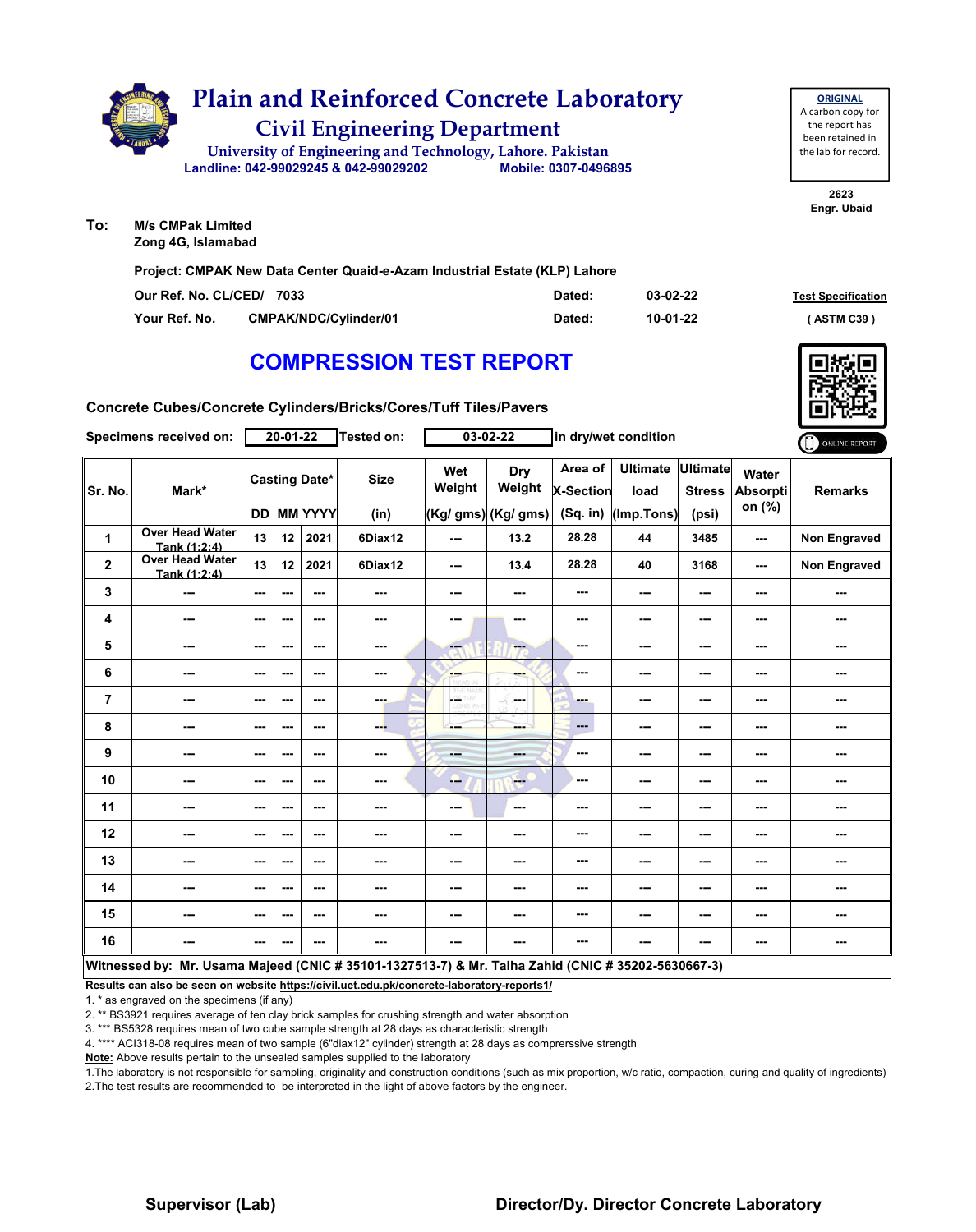|     | <b>Plain and Reinforced Concrete Laboratory</b><br><b>Civil Engineering Department</b><br>University of Engineering and Technology, Lahore. Pakistan<br>Mobile: 0307-0496895<br>Landline: 042-99029245 & 042-99029202 | <b>ORIGINAL</b><br>A carbon copy for<br>the report has<br>been retained in<br>the lab for record. |
|-----|-----------------------------------------------------------------------------------------------------------------------------------------------------------------------------------------------------------------------|---------------------------------------------------------------------------------------------------|
| To: | <b>M/s CMPak Limited</b>                                                                                                                                                                                              | 2623<br>Engr. Ubaid                                                                               |
|     | Zong 4G, Islamabad                                                                                                                                                                                                    |                                                                                                   |
|     | Project: CMPAK New Data Center Quaid-e-Azam Industrial Estate (KLP) Lahore (Stair Case 1st Floor to 2nd<br>Floor)                                                                                                     |                                                                                                   |

| $\cdots$<br>Our Ref. No. CL/CED/ 7034 |                              | Dated: | 03-02-22 | <b>Test Specification</b> |
|---------------------------------------|------------------------------|--------|----------|---------------------------|
| Your Ref. No.                         | <b>CMPAK/NDC/Cylinder/01</b> | Dated: | 07-01-22 | (ASTM C39)                |

## **COMPRESSION TEST REPORT**

**Concrete Cubes/Concrete Cylinders/Bricks/Cores/Tuff Tiles/Pavers**

|                         | Specimens received on:                                                                             |                          | $20 - 01 - 22$           |                                           | Tested on:          |                 | $03 - 02 - 22$                               |                                           | in dry/wet condition                  |                                           |                                    | ONLINE REPORT  |
|-------------------------|----------------------------------------------------------------------------------------------------|--------------------------|--------------------------|-------------------------------------------|---------------------|-----------------|----------------------------------------------|-------------------------------------------|---------------------------------------|-------------------------------------------|------------------------------------|----------------|
| Sr. No.                 | Mark*                                                                                              |                          |                          | <b>Casting Date*</b><br><b>DD MM YYYY</b> | <b>Size</b><br>(in) | Wet<br>Weight   | <b>Dry</b><br>Weight<br>$(Kg/gms)$ (Kg/ gms) | Area of<br><b>X-Section</b><br>$(Sq.$ in) | <b>Ultimate</b><br>load<br>(Imp.Tons) | <b>Ultimate</b><br><b>Stress</b><br>(psi) | Water<br><b>Absorpti</b><br>on (%) | <b>Remarks</b> |
| 1                       | (1:2:4)                                                                                            | 10                       | 12                       | 2021                                      | 6Diax12             | ---             | 13.4                                         | 28.28                                     | 67                                    | 5307                                      | ---                                | Non Engraved   |
| $\overline{\mathbf{2}}$ | (1:2:4)                                                                                            | 10                       | 12                       | 2021                                      | 6Diax12             | $\sim$ $\sim$   | 13.4                                         | 28.28                                     | 54                                    | 4277                                      | $\sim$ $\sim$                      | Non Engraved   |
| 3                       | ---                                                                                                | ---                      | ---                      | $\overline{\phantom{a}}$                  |                     | ---             | ---                                          | ---                                       | ---                                   | ---                                       | ---                                | ---            |
| 4                       | ---                                                                                                | $\overline{\phantom{a}}$ | ---                      | ---                                       |                     | ---             | ---                                          | ---                                       | ---                                   | ---                                       | ---                                | ---            |
| 5                       | ---                                                                                                | ---                      | ---                      | ---                                       | ---                 | <b>Fee</b>      | ---                                          | ---                                       | ---                                   | ---                                       | ---                                | ---            |
| 6                       | ---                                                                                                | ---                      | ---                      | ---                                       | ---                 | ---             | ---                                          | ---                                       | ---                                   | ---                                       | ---                                | ---            |
| $\overline{7}$          | ---                                                                                                | ---                      | $\overline{\phantom{a}}$ | ---                                       | ---                 | posts.<br>o von | in med                                       | <b>Barnet</b>                             | ---                                   | ---                                       | ---                                | ---            |
| 8                       | ---                                                                                                | ---                      | ---                      | ---                                       | ---                 | ---             | ---                                          | ---                                       | ---                                   | ---                                       | ---                                | ---            |
| 9                       | ---                                                                                                | ---                      | ---                      | ---                                       |                     | ---             | ---                                          | ---                                       | ---                                   | ---                                       | ---                                | ---            |
| 10                      | ---                                                                                                | $\overline{\phantom{a}}$ | ---                      | $- - -$                                   | ---                 | ---             | $-1$                                         | ---                                       | ---                                   | ---                                       | ---                                | ---            |
| 11                      | ---                                                                                                | ---                      | ---                      | ---                                       | ---                 | ---             | ---                                          | ---                                       |                                       | ---                                       | ---                                | ---            |
| 12                      | ---                                                                                                | ---                      | ---                      | ---                                       | ---                 | ---             | ---                                          | ---                                       | ---                                   | ---                                       | ---                                |                |
| 13                      | ---                                                                                                | ---                      | ---                      | $\sim$ $\sim$                             | ---                 | $\sim$ $\sim$   | ---                                          | ---                                       | ---                                   | ---                                       | ---                                | ---            |
| 14                      | ---                                                                                                | ---                      | ---                      | ---                                       | ---                 | ---             | ---                                          | ---                                       | ---                                   | ---                                       | ---                                |                |
| 15                      | ---                                                                                                | ---                      | ---                      | ---                                       | ---                 | ---             | ---                                          | ---                                       | ---                                   | ---                                       | ---                                | ---            |
| 16                      | ---                                                                                                | ---                      | $--$                     | ---                                       | ---                 | ---             | ---                                          | ---                                       | ---                                   | ---                                       | ---                                | ---            |
|                         | Witnessed by: Mr. Usama Majeed (CNIC # 35101-1327513-7) & Mr. Talha Zahid (CNIC # 35202-5630667-3) |                          |                          |                                           |                     |                 |                                              |                                           |                                       |                                           |                                    |                |

**Results can also be seen on website https://civil.uet.edu.pk/concrete-laboratory-reports1/**

1. \* as engraved on the specimens (if any)

2. \*\* BS3921 requires average of ten clay brick samples for crushing strength and water absorption

3. \*\*\* BS5328 requires mean of two cube sample strength at 28 days as characteristic strength

4. \*\*\*\* ACI318-08 requires mean of two sample (6"diax12" cylinder) strength at 28 days as comprerssive strength

**Note:** Above results pertain to the unsealed samples supplied to the laboratory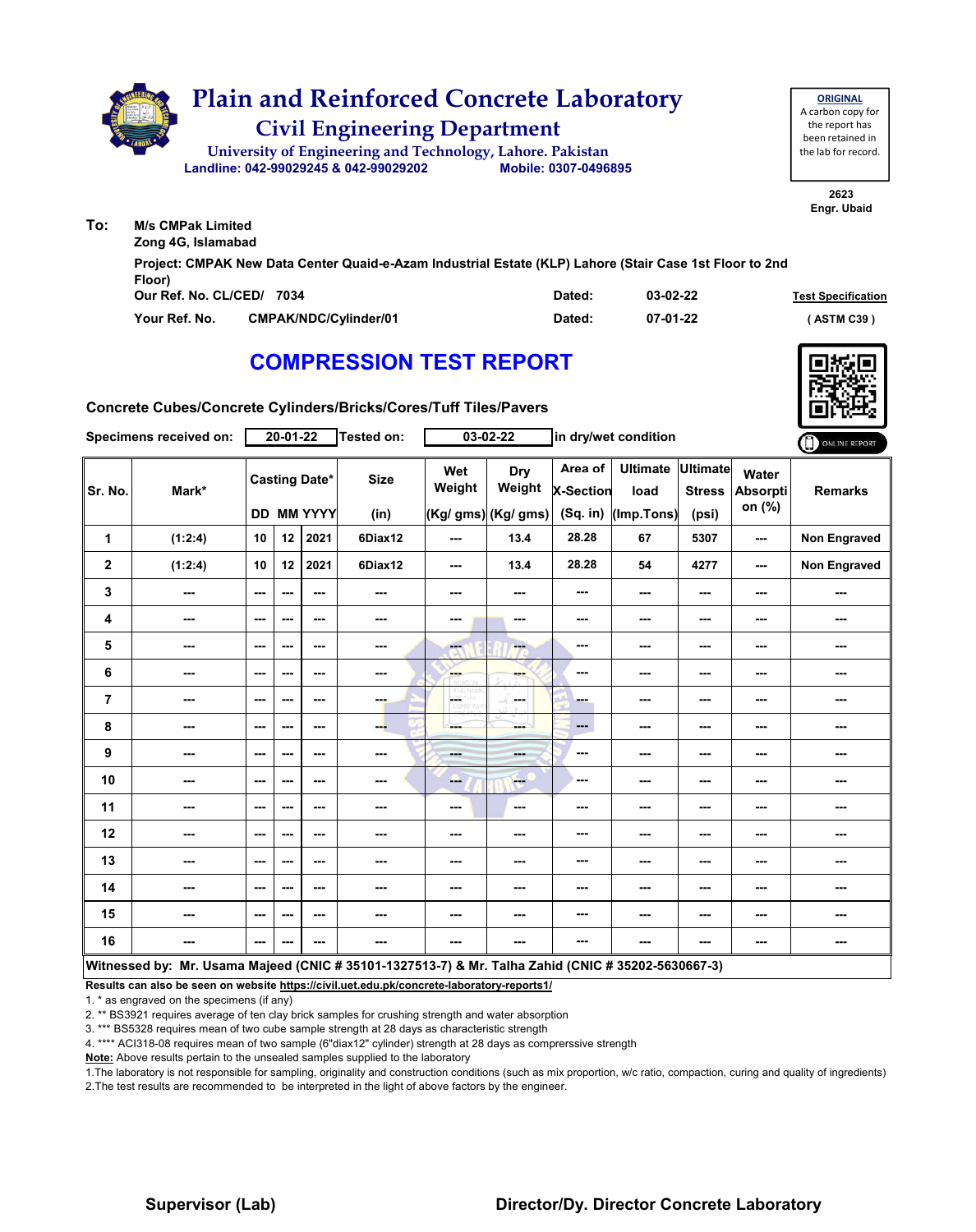|  | <b>Plain and Reinforced Concrete Laboratory</b>            |                      |  |  |  |  |  |  |  |
|--|------------------------------------------------------------|----------------------|--|--|--|--|--|--|--|
|  | <b>Civil Engineering Department</b>                        |                      |  |  |  |  |  |  |  |
|  | University of Engineering and Technology, Lahore. Pakistan |                      |  |  |  |  |  |  |  |
|  | Landline: 042-99029245 & 042-99029202                      | Mobile: 0307-0496895 |  |  |  |  |  |  |  |
|  |                                                            |                      |  |  |  |  |  |  |  |
|  |                                                            |                      |  |  |  |  |  |  |  |

| <b>ORIGINAL</b>     |
|---------------------|
| A carbon copy for   |
| the report has      |
| been retained in    |
| the lab for record. |
|                     |

**2623 Engr. Ubaid**

**To: M/s CMPak Limited Zong 4G, Islamabad**

**Project: CMPAK New Data Center Quaid-e-Azam Industrial Estate (KLP) Lahore (Parapet Wall)**

| Our Ref. No. CL/CED/ 7035 |                              | Dated: | 03-02-22 | <b>Test Specification</b> |
|---------------------------|------------------------------|--------|----------|---------------------------|
| Your Ref. No.             | <b>CMPAK/NDC/Cylinder/01</b> | Dated: | 20-12-21 | <b>ASTM C39</b>           |

# **COMPRESSION TEST REPORT**

**Concrete Cubes/Concrete Cylinders/Bricks/Cores/Tuff Tiles/Pavers**

|                | Specimens received on:                                                                             |               | $20 - 01 - 22$ |                                    | <b>Tested on:</b>   |                  | 03-02-22                             |                                         | in dry/wet condition                  |                                           |                                    | ONLINE REPORT  |
|----------------|----------------------------------------------------------------------------------------------------|---------------|----------------|------------------------------------|---------------------|------------------|--------------------------------------|-----------------------------------------|---------------------------------------|-------------------------------------------|------------------------------------|----------------|
| Sr. No.        | Mark*                                                                                              |               |                | <b>Casting Date*</b><br>DD MM YYYY | <b>Size</b><br>(in) | Wet<br>Weight    | Dry<br>Weight<br>(Kg/ gms) (Kg/ gms) | Area of<br><b>X-Section</b><br>(Sq. in) | <b>Ultimate</b><br>load<br>(Imp.Tons) | <b>Ultimate</b><br><b>Stress</b><br>(psi) | Water<br><b>Absorpti</b><br>on (%) | <b>Remarks</b> |
| $\mathbf{1}$   | (1:2:4)                                                                                            | 22            | 11             | 2021                               | 6Diax12             | ---              | 13.2                                 | 28.28                                   | 43                                    | 3406                                      | ---                                | Non Engraved   |
| $\overline{2}$ | (1:2:4)                                                                                            | 22            | 11             | 2021                               | 6Diax12             | ---              | 13.2                                 | 28.28                                   | 62                                    | 4911                                      | ---                                | Non Engraved   |
| 3              | ---                                                                                                | ---           | ---            | ---                                | ---                 | ---              | ---                                  | ---                                     | ---                                   | $--$                                      | ---                                | ---            |
| 4              | ---                                                                                                | $- - -$       | ---            | $\sim$ $\sim$                      | ---                 | ---              | ---                                  | ---                                     | ---                                   | ---                                       | ---                                | ---            |
| 5              | ---                                                                                                | ---           | ---            | ---                                | ---                 | ---              | ---                                  | ---                                     | ---                                   | ---                                       | ---                                | ---            |
| 6              | ---                                                                                                | ---           | ---            | ---                                | ---                 | <b>Albert</b>    | ---                                  | ---                                     | ---                                   | $--$                                      | ---                                | ---            |
| 7              | ---                                                                                                | ---           | ---            | ---                                | ---                 | CETHY<br>LORD WH | ---                                  | ---                                     | ---                                   | $--$                                      | ---                                | ---            |
| 8              | ---                                                                                                | ---           | ---            | ---                                | ---                 | ---              | ---                                  | ---                                     | ---                                   | $--$                                      | ---                                | ---            |
| 9              | ---                                                                                                | $-$           | ---            | ---                                | ---                 | <b>Barbara</b>   | ---                                  | ---                                     | ---                                   | ---                                       | ---                                | ---            |
| 10             | ---                                                                                                | ---           | ---            | ---                                | ---                 | --               | <b>Fee</b>                           | ---                                     | ---                                   | ---                                       | ---                                | ---            |
| 11             | ---                                                                                                | ---           | $- - -$        | ---                                | ---                 | ---              | $\sim$                               | ---                                     | ---                                   | ---                                       | ---                                | ---            |
| 12             | ---                                                                                                | ---           | ---            | ---                                | ---                 | ---              | ---                                  | ---                                     | ---                                   | ---                                       | ---                                | ---            |
| 13             | ---                                                                                                | $- - -$       | ---            | ---                                | ---                 | ---              | ---                                  | ---                                     | ---                                   | ---                                       | ---                                | ---            |
| 14             | ---                                                                                                | ---           | ---            | ---                                | ---                 | ---              |                                      | ---                                     | ---                                   | $--$                                      | ---                                | ---            |
| 15             | ---                                                                                                | ---           | ---            | ---                                | ---                 | ---              | ---                                  | ---                                     | ---                                   | ---                                       | ---                                | ---            |
| 16             | ---                                                                                                | $\sim$ $\sim$ | ---            | ---                                | ---                 | ---              | ---                                  | ---                                     | ---                                   | ---                                       | ---                                | ---            |
|                | Witnessed by: Mr. Usama Majeed (CNIC # 35101-1327513-7) & Mr. Talha Zahid (CNIC # 35202-5630667-3) |               |                |                                    |                     |                  |                                      |                                         |                                       |                                           |                                    |                |

**Results can also be seen on website https://civil.uet.edu.pk/concrete-laboratory-reports1/**

1. \* as engraved on the specimens (if any)

2. \*\* BS3921 requires average of ten clay brick samples for crushing strength and water absorption

3. \*\*\* BS5328 requires mean of two cube sample strength at 28 days as characteristic strength

4. \*\*\*\* ACI318-08 requires mean of two sample (6"diax12" cylinder) strength at 28 days as comprerssive strength

**Note:** Above results pertain to the unsealed samples supplied to the laboratory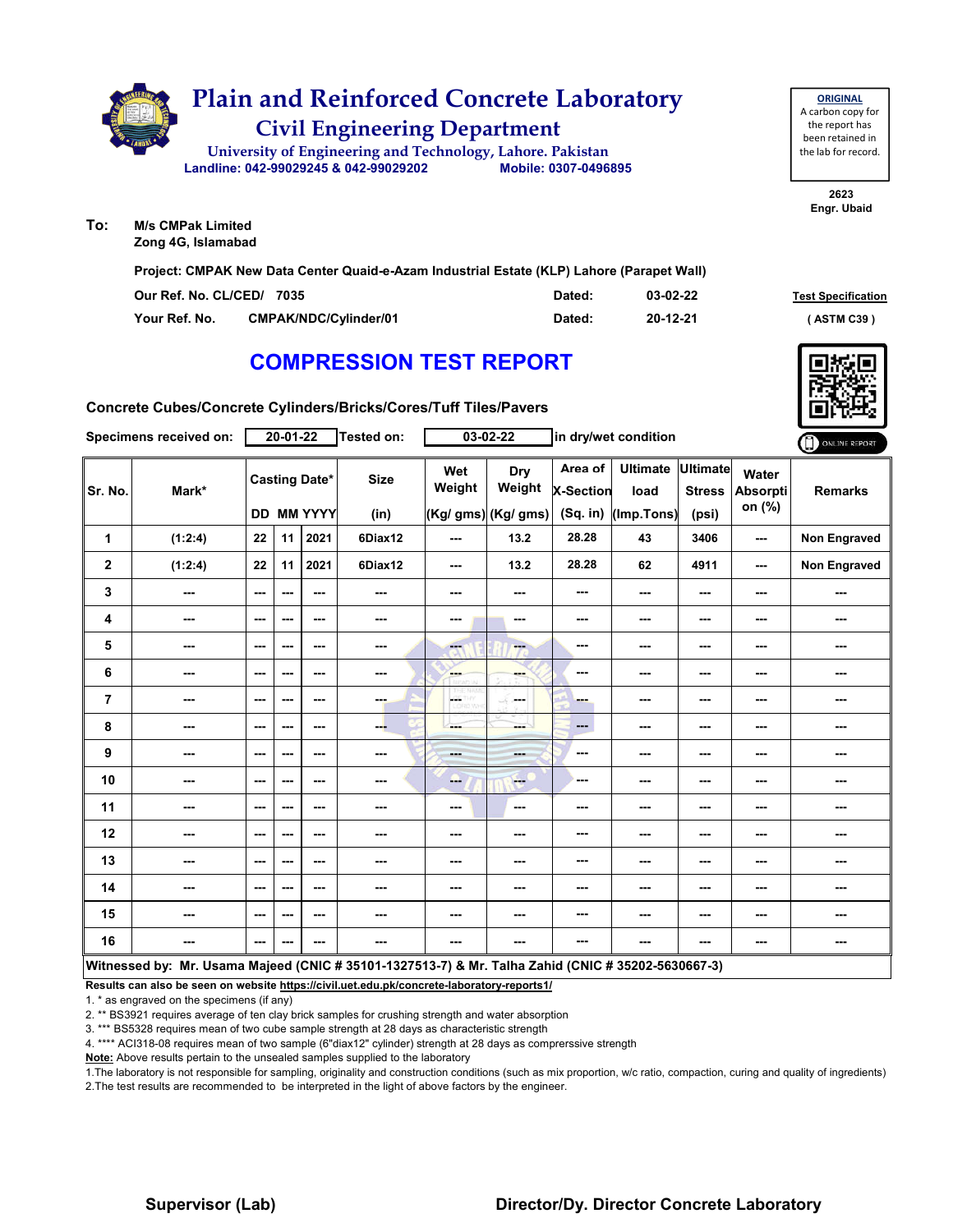

**ORIGINAL** A carbon copy for the report has been retained in the lab for record.

> **2623 Engr. Ubaid**

**To: M/s CMPak Limited Zong 4G, Islamabad**

**Project: CMPAK New Data Center Quaid-e-Azam Industrial Estate (KLP) Lahore (Stair Case GF to 1st Floor)**

| Our Ref. No. CL/CED/ 7036 |                       | Dated: | 03-02-22 | <b>Test Specification</b> |
|---------------------------|-----------------------|--------|----------|---------------------------|
| Your Ref. No.             | CMPAK/NDC/Cvlinder/01 | Dated: | 27-12-21 | (ASTM C39)                |

# **COMPRESSION TEST REPORT**



**Concrete Cubes/Concrete Cylinders/Bricks/Cores/Tuff Tiles/Pavers**

|                | Specimens received on:                                                                             |                                                                                                | 20-01-22 |                                           | Tested on:          |               | 03-02-22                                    |                                  | in dry/wet condition                    |                          |                                    | ONLINE REPORT       |
|----------------|----------------------------------------------------------------------------------------------------|------------------------------------------------------------------------------------------------|----------|-------------------------------------------|---------------------|---------------|---------------------------------------------|----------------------------------|-----------------------------------------|--------------------------|------------------------------------|---------------------|
| Sr. No.        | Mark*                                                                                              |                                                                                                |          | <b>Casting Date*</b><br><b>DD MM YYYY</b> | <b>Size</b><br>(in) | Wet<br>Weight | <b>Dry</b><br>Weight<br>(Kg/ gms) (Kg/ gms) | Area of<br>X-Section<br>(Sq. in) | Ultimate Ultimate<br>load<br>(Imp.Tons) | <b>Stress</b><br>(psi)   | Water<br><b>Absorpti</b><br>on (%) | <b>Remarks</b>      |
| 1              | (1:2:4)                                                                                            | 29                                                                                             | 11       | 2021                                      | 6Diax12             | ---           | 13.2                                        | 28.28                            | 54                                      | 4277                     | ---                                | <b>Non Engraved</b> |
| $\mathbf{2}$   | (1:2:4)                                                                                            | 29                                                                                             | 11       | 2021                                      | 6Diax12             | $- - -$       | 13.4                                        | 28.28                            | 41                                      | 3248                     | $-$                                | <b>Non Engraved</b> |
|                |                                                                                                    |                                                                                                |          |                                           |                     |               |                                             |                                  |                                         |                          |                                    |                     |
| $\mathbf 3$    | $\overline{\phantom{a}}$                                                                           | $--$                                                                                           | ---      | $- - -$                                   | ---                 | ---           | ---                                         | ---                              | ---                                     | $\overline{\phantom{a}}$ | ---                                | ---                 |
| 4              | ---                                                                                                | ---                                                                                            | ---      | ---                                       | ---                 | ---           | ---                                         | ---                              | $--$                                    | $\overline{\phantom{a}}$ | ---                                | ---                 |
| 5              | ---                                                                                                | ---                                                                                            | $--$     | ---                                       | ---                 | ---           | ---                                         | $\cdots$                         | $--$                                    | $\overline{\phantom{a}}$ | ---                                | ---                 |
| 6              | ---                                                                                                | $\overline{\phantom{a}}$                                                                       | $--$     | $\overline{\phantom{a}}$                  | ---                 | ---           | ---                                         | $\cdots$                         | $--$                                    | $\overline{\phantom{a}}$ | ---                                | ---                 |
| $\overline{7}$ | ---                                                                                                | ---                                                                                            | ---      | $\overline{\phantom{a}}$                  | ---                 | L.<br>w       | in men                                      | <b>PO 10</b>                     | ---                                     | ---                      | ---                                | ---                 |
| 8              | ---                                                                                                | $- - -$                                                                                        | ---      | $- - -$                                   | ---                 | ---           | ---                                         | $\qquad \qquad \cdots$           | ---                                     | ---                      | ---                                | ---                 |
| 9              | ---                                                                                                | ---                                                                                            | ---      | $\overline{\phantom{a}}$                  | ---                 | ---           | ---                                         | ---                              | ---                                     | ---                      | ---                                | ---                 |
| 10             | ---                                                                                                | $--$                                                                                           | ---      | ---                                       | ---                 | <b>ALC:</b>   | <b>COL</b>                                  | ---                              | ---                                     | ---                      | ---                                | ---                 |
| 11             | ---                                                                                                | $--$                                                                                           | ---      | ---                                       | ---                 | $--$          | $\overline{\phantom{a}}$                    | ---                              | ---                                     | ---                      | ---                                | ---                 |
| 12             | ---                                                                                                | ---                                                                                            | ---      | ---                                       | ---                 | ---           | ---                                         | ---                              | ---                                     | ---                      | ---                                | ---                 |
| 13             | ---                                                                                                | $--$                                                                                           | $--$     | ---                                       | ---                 | ---           | ---                                         | ---                              | ---                                     | $\overline{\phantom{a}}$ | ---                                | ---                 |
| 14             | ---                                                                                                | ---                                                                                            | ---      | $\overline{\phantom{a}}$                  | ---                 | ---           | ---                                         | ---                              | ---                                     | ---                      | ---                                |                     |
| 15             | ---                                                                                                | ---                                                                                            | ---      | ---                                       |                     | ---           | ---                                         | ---                              | ---                                     | ---                      | ---                                | ---                 |
| 16             | ---                                                                                                | $\frac{1}{2} \left( \frac{1}{2} \right) \left( \frac{1}{2} \right) \left( \frac{1}{2} \right)$ | ---      | ---                                       | ---                 | $\sim$        | ---                                         | ---                              | ---                                     | ---                      | ---                                | ---                 |
|                | Witnessed by: Mr. Usama Majeed (CNIC # 35101-1327513-7) & Mr. Talha Zahid (CNIC # 35202-5630667-3) |                                                                                                |          |                                           |                     |               |                                             |                                  |                                         |                          |                                    |                     |

**Results can also be seen on website https://civil.uet.edu.pk/concrete-laboratory-reports1/**

1. \* as engraved on the specimens (if any)

2. \*\* BS3921 requires average of ten clay brick samples for crushing strength and water absorption

3. \*\*\* BS5328 requires mean of two cube sample strength at 28 days as characteristic strength

4. \*\*\*\* ACI318-08 requires mean of two sample (6"diax12" cylinder) strength at 28 days as comprerssive strength

**Note:** Above results pertain to the unsealed samples supplied to the laboratory